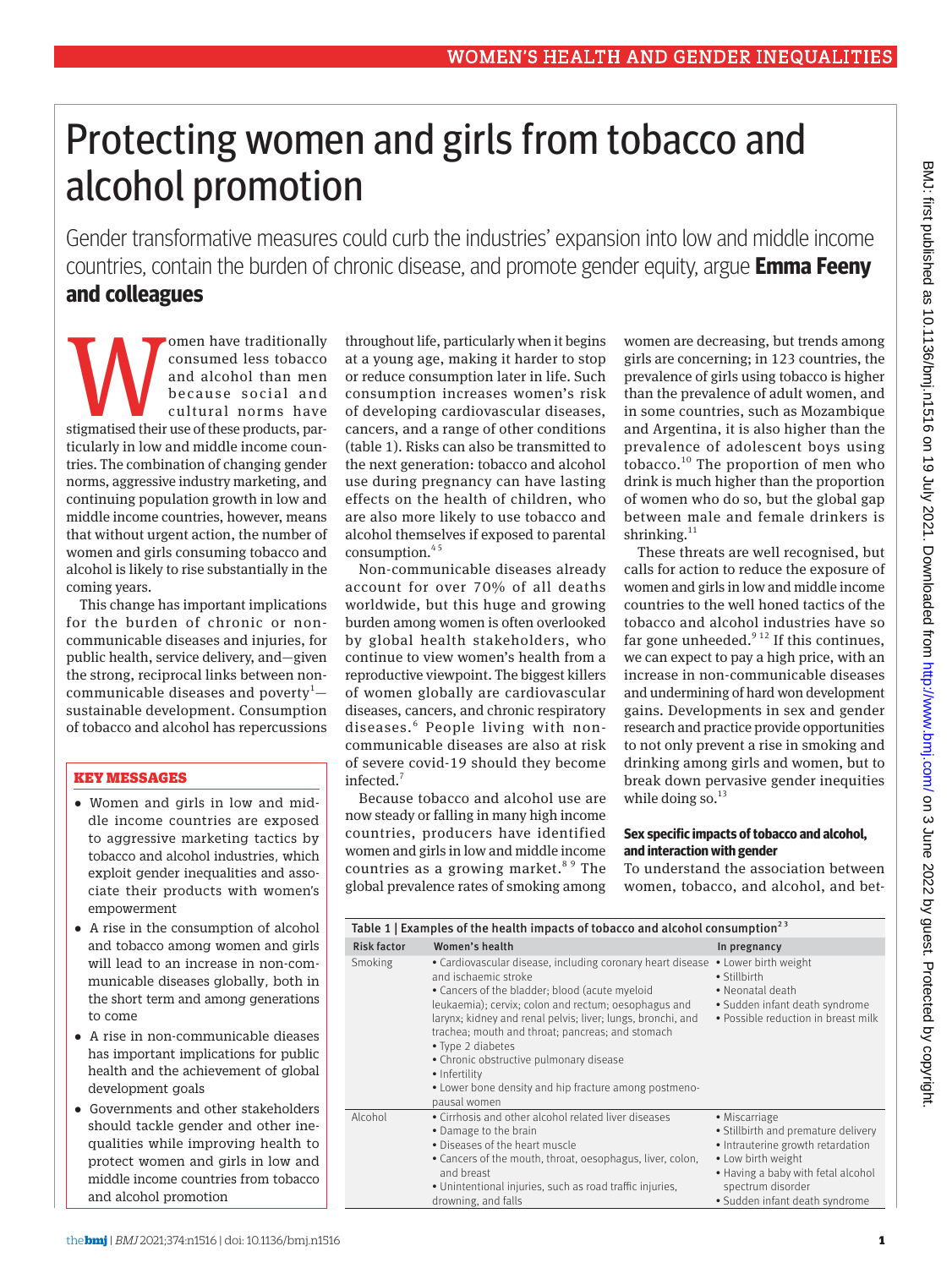ter protect women and girls from tobacco and alcohol promotion, it is important to distinguish between sex—the biological attributes that distinguish male, female, and intersex; and gender—the social and cultural norms, identities, and relations that structure societies and shape our attitudes and behaviour.<sup>14</sup>

Sex specific factors, such as hormones, genetics, anatomy, physiology, and organ function, affect our response to tobacco and alcohol, and so rates of intoxication, dependency, or damage. For example, women typically have a higher proportion of body fat and water and fewer enzymes to metabolise alcohol.<sup>14</sup> Similarly, differences in the way in which male and female bodies respond to nicotine, which are linked to sex hormones, might help to explain why fewer women quit smoking.<sup>15</sup>

Increasing research is disclosing how sex specific factors can also affect health conditions linked with alcohol and tobacco consumption, and so prevalence of noncommunicable diseases. For example, alcohol seems to have greater long term negative effects on the health of women than on men, including liver problems, diseases of the heart muscle, and cognitive dysfunction.16 Smoking has effects that are specific to women, such as cervical and breast cancer, and appears to increase the risk of some diseases more in women than in men—for example, coronary heart disease. $17$ 

A complex interaction is found between sex specific factors and gendered attitudes, behaviours, and relations. For example, in many contexts, gender norms attach particular stigma to women's consumption of tobacco and alcohol, which might prevent them from seeking support to quit. Women experience high rates of intimate partner and sexual violence, which is often linked to alcohol consumption among men, but can trigger "victim blaming" of women if they have also been drinking. Gender ideals of slimness can see women take up smoking as an aid to weight loss.

Sex and gender also intersect with a range of equity based factors, including age, sexuality, income level, and ethnicity. For example, in some contexts, smoking is more prevalent among women experiencing poverty, while sexual minority status—being gay, lesbian, bisexual, or pansexual—is a risk factor for higher prevalence of substance use in general.<sup>14</sup>

In this paper we focus on industry's targeting of women and girls in low and middle income countries as potential

consumers of tobacco and alcohol. We do not cover other important matters related to sex and gender, such as exposure of women and girls to secondhand smoke and to interpersonal violence linked to men's use of alcohol.

#### **Exploiting gender narratives around women's empowerment**

When women are regularly confronted with gender power imbalances which limit their opportunities and choices, a vision of equality can be appealing. Tobacco and alcohol companies have exploited this effectively, using gendered marketing that links alcohol and tobacco with female empowerment and other aspirations.<sup>18 19</sup> An analysis of alcohol marketing in India and a number of African countries, for example, found that women were targeted through associations with empowerment, Western lifestyles, wealth, and sexual success.19 Similarly, the tobacco industry has used images of the cigarette as a "torch of freedom" for women as it creates new markets around the world.<sup>18</sup>

In line with other advertising targeting women, the tobacco and alcohol industries use numerous, often contradictory, gendered norms and behaviours in their quest to attract new consumers. While the narrative is one of female empowerment, it is often underpinned by a hypersexualised portrayal of women's bodies and the use of gender stereotypes, such as a preference for sweeter flavours, or desire to conform to a feminine ideal $19$  (box 1).

Despite reinforcing gender stereotypes and inequalities through their traditional marketing techniques, both tobacco and alcohol brands have used corporate social responsibility initiatives to associate themselves with gender equity campaigns and empowerment projects in low and middle income countries. One global alcohol company has partnered with an international non-government organisation to "empower women and engage men to address the root causes of gender inequality through research, programming, and advocacy activities."20 The same brand's activities in India have included a programme to empower women through education and work skills.<sup>19</sup> Initiatives ostensibly focused on gender equity have also been implemented during the covid-19 pandemic. For example, in South Africa, one alcohol company launched a WhatsApp helpline in response to a sharp rise in gender based violence during national lockdown.<sup>21</sup>

These companies have a wealth of experience to draw on, as the unhealthy commodity industries—tobacco, alcohol, food, and beverages—use similar and shared strategies to promote products detrimental to health; one of the definitions of "the commercial determinants of health."22 There is a well-documented history of these industries infiltrating public health organisations, subverting science, and undermining public health policies $^{23}$ ; including non-communicable disease control measures during the covid-19 pandemic. $24$ 

#### **Blocking the path to progress**

One of the core obstacles to dealing with industry tactics is the idea that governments should let individuals make their own choices; a naïve concept given that individual choices are influenced by factors including context, education, and availability of alternatives.<sup>25</sup> Governments should implement policies to facilitate healthier lives for all their citizens, but are

Box 1: Slim, pink, and fruity: marketing tobacco and alcohol to women and girls in low and middle income countries<sup>919</sup>

Using their experience of successful marketing in high income countries, the tobacco and alcohol industries create products for low and middle income countries which are linked to narratives of empowerment, but based on gender norms and stereotypes. These products may be:

- Packaged in "feminine" colours (eg, pink, purple, glittery, or with a floral design), shapes (eg, purses), and sizes (eg, lipstick shaped boxes of cigarettes)
- Provided in different flavours—for example, drinks might be sweeter or fruit flavoured with lower alcohol content, cigarettes might be "light" or menthol
- Linked to messages about weight control—for example, "slim" cigarettes
- Linked to messaging about health—for example, beer as a way of improving skin and general beauty, or as a way of treating menstrual pain
- Promoted through media with a predominantly female audience—for example, women's magazines
- Given away, discounted, or sold cheaply, with home delivery offered in some cases where cultural norms deter women from making purchases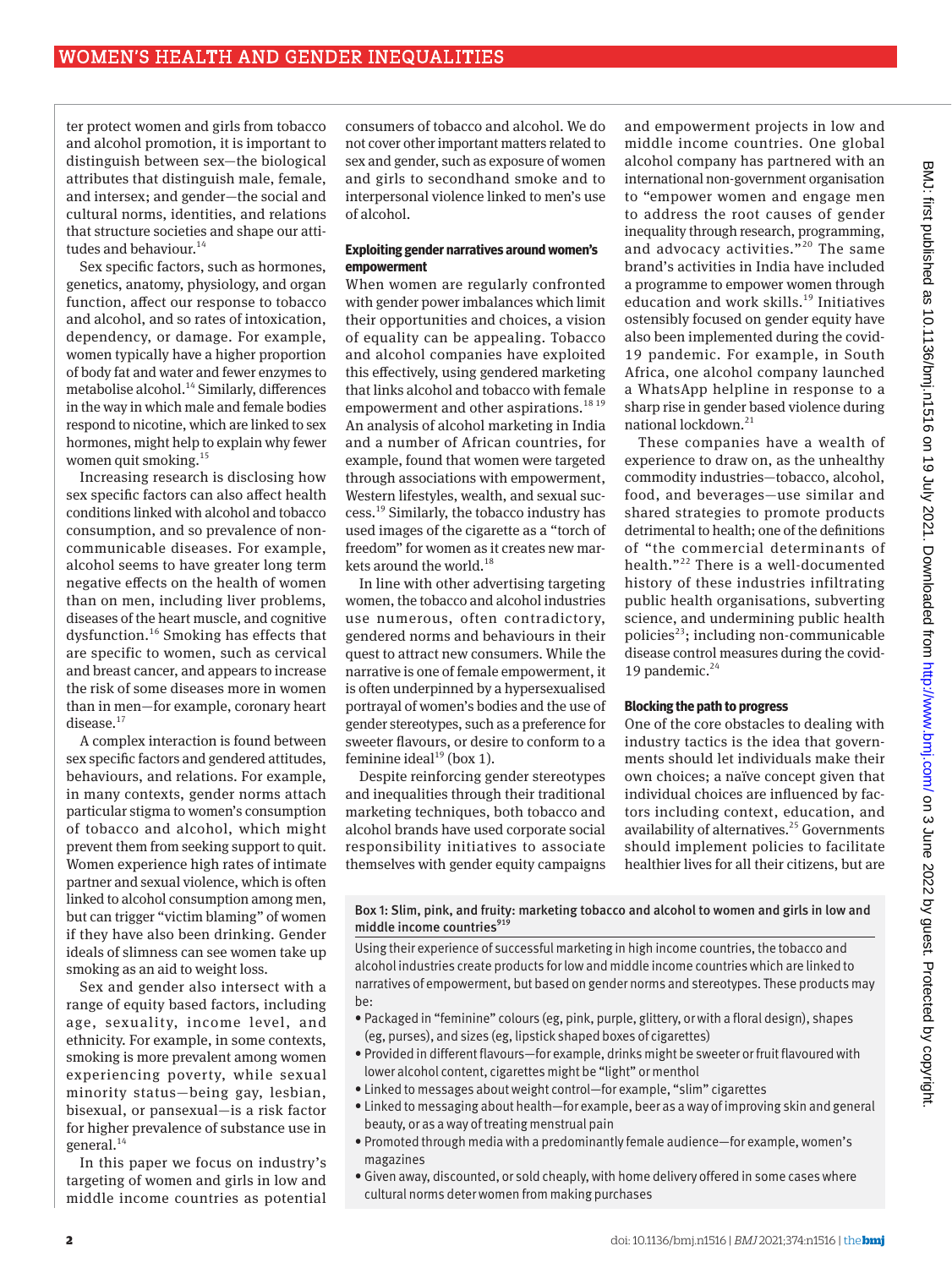too often hindered by conflicts of interest, or face aggressive lobbying by industry.

Another challenge is double standards, which mean that—in contrast to the imagery of industry driven marketing campaigns—women who drink or smoke are more likely than men to be portrayed negatively in news reports and other media coverage.26 These double standards mean that control policies and public health messaging targeting women have a stigmatising and punitive effect in some circumstances, particularly for pregnant women and mothers.<sup>27</sup>

Robust surveillance and monitoring of tobacco and alcohol consumption at a country level is often lacking,  $2^8$  and the gendered approach of industry contrasts starkly with the limited extent to which control and research communities apply gender and diversity based analyses.<sup>9</sup> Sex and gender have largely been missing from research and control of substance use,<sup>14</sup> and arguably from non-communicable disease prevention measures in general, despite the commitments to pursue and promote gender based approaches made by governments at the first UN high level meeting on noncommunicable diseases in 2011.<sup>29</sup> All stakeholders urgently need to catch up with industry, and focus on the gaps in evidence which persist for women and girls in low and middle income countries.

# **Adopting a gender transformative approach to counter industry tactics**

A gender transformative approach recognises gender as a key determinant of health and aims to tackle the causes of inequalities by transforming harmful gender roles, norms, and relations, while improving health.<sup>13</sup> Growing evidence in the fields of HIV and violence against women suggests this approach might offer a more effective framework for alcohol and tobacco prevention, and treatment programmes to counter gendered industry tactics.

Examples of gender transformative programmes are scarce and come mostly from high income countries. These programmes, however, offer promise for low and middle income countries because they seek to tackle the gender inequalities that leave women and girls exposed to industry tactics. For example, one US intervention focused on 12-13 year old girls and their relationships with their mothers. The intervention built the girls' agency by promoting their social skills and decision making as ways of coping with stress, managing substance use, questioning peer norms, and understanding media influences, while their mothers were supported to improve their rule setting and monitoring of substance use. The programme changed normative beliefs, reduced substance use among the girls, and reduced alcohol consumption among their mothers.<sup>30</sup>

Interventions to deal with alcohol consumption on college campuses in Canada have included peer run programmes to promote examination of, and change in, the gender norms and inequities that underlie alcohol use to reduce consumption and promote health. In doing so the programmes work to empower women to question the alcohol industry's gendered marketing approaches. $31$ 

Introducing a gender transformative approach in low and middle income countries to counter tobacco and alcohol promotion will require action by a range of stakeholders beyond those in the health promotion sector. To increase governments' motivation to act—and their accountability—the approach can be aligned with other rights based mechanisms to achieve gender equality and promote health and wellbeing according to the sustainable development goals. $32$ 

Civil society stakeholders and grassroots movements play an important part in raising awareness of the effects on health of tobacco and alcohol. They also highlight the harmful use of gender stereotypes in marketing and sponsorship campaigns, and the extent of industry interference in policy making. For example, the International Network of Women Against Tobacco, which was founded in 1990, seeks to improve women's health and increase gender equality by sharing information and strategies on countering tobacco promotion, supporting women centred prevention and cessation programmes, and promoting female leadership.<sup>33</sup>

Civil society can also use public health laws and human rights frameworks to require governments to deal with industry tactics and increase gender equality. For example, local groups led by the InterAmerican Heart Foundation of Argentina submitted a shadow report to the UN Committee on the Elimination of all forms of Discrimination Against Women (CEDAW) in 2016. The report called for the committee to recommend that the government of Argentina ban all forms of advertising, promotion, and sponsorship of tobacco products according to World Health Organization Framework Convention on Tobacco Control  $(FCTC)^{34}$  standards to prevent the tobacco industry from targeting

women and girls. $35$  The committee did subsequently make this recommendation.

While the government of Argentina has yet to do so, it is imperative that countries meet their commitments under CEDAW and FCTC. They should also follow the recommendations set out in WHO frameworks such as the 2010 Global Strategy to Reduce the Harmful Use of Alcohol, and technical packages, including MPOWER for tobacco and SAFER for alcohol. These packages include not only bans and comprehensive restrictions on advertising, promotion, and sponsorship, but also the collection of sex disaggregated surveillance and monitoring data, and the full participation of women at all levels of policy making and implementation.<sup>34 36-38</sup> Multilateral and human rights agencies should support governments to meet their commitments and hold them to account when they fail to do so.

Finally, researchers should focus on the gaps in evidence that persist on alcohol and tobacco consumption among women and girls in low and middle income countries, and investigate strategies to counter industry campaigns. To design effective interventions, multidisciplinary research is needed into how sex specific factors and gender interact, and intersect with age, class, ethnicity, religion, education, identity, poverty, and other factors to make women and girls more or less vulnerable to alcohol and tobacco marketing. Research funders can support this by providing grants to mobilise knowledge and identify best practice examples of gender transformative approaches to health promotion, prevention, cessation, and treatment programmes.

#### **Win-win on non-communicable diseases and gender equity**

Based on 2010–16 trends, women in just 17 of 176 countries (and men in only 15 countries) are expected to achieve sustainable development goal target 3.4—namely, reduction by a third relative to 2015 levels of the probability of dying from a non-communicable disease between the ages of 30 and 70.39 The time for discussion has long gone. We have an opportunity to shift the focus from individual behaviours to government action, recognising and dealing with the broader inequalities that underlie the consumption of alcohol and tobacco and are exploited by industry. Such a gender transformative approach offers promise not only for sustainable development goal target 3.4, but for target 5—that is, to achieve gender equality and empower all women and girls.